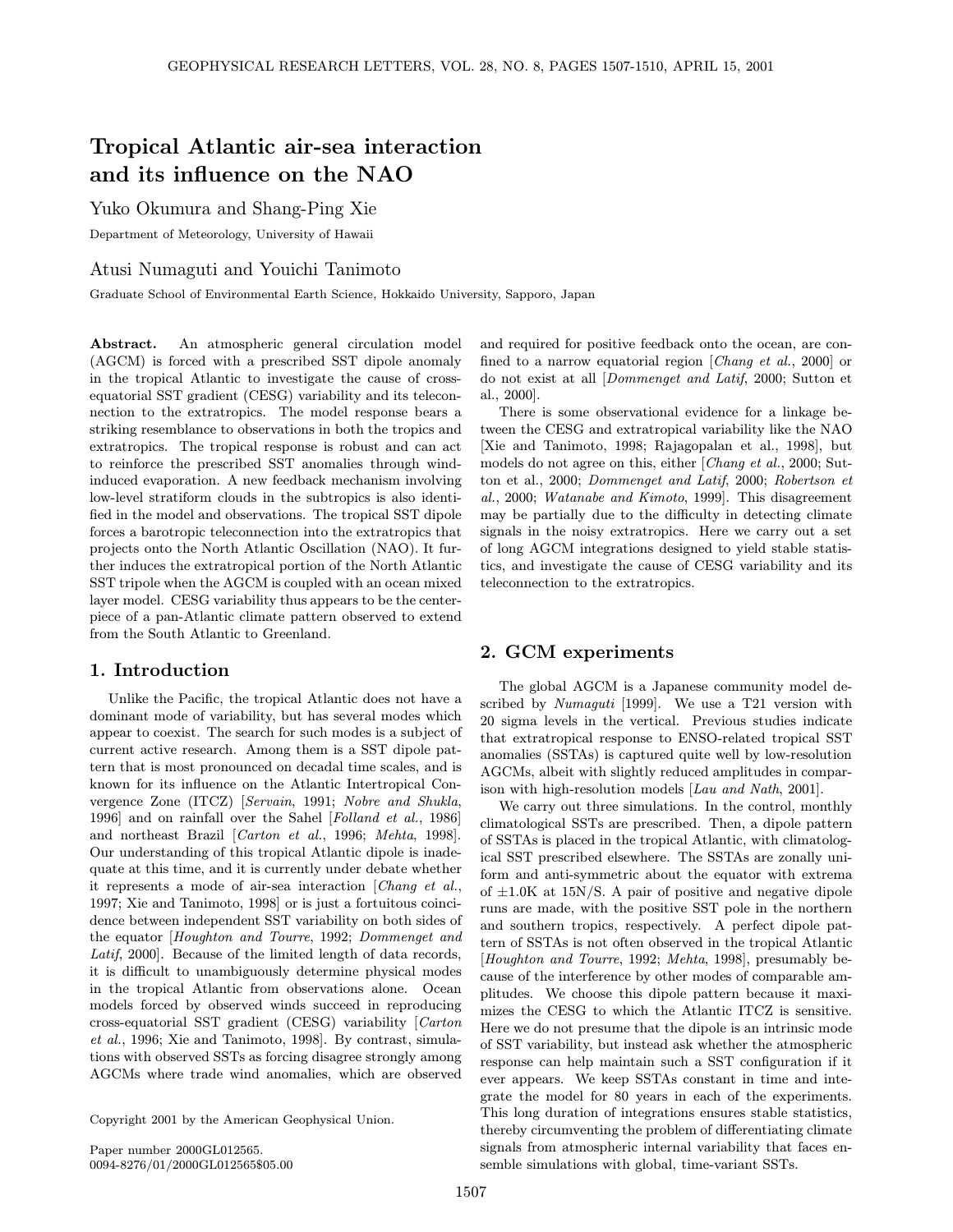

Figure 1. a, Annual-mean wind velocity (m s<sup>-1</sup>) at 950hPa and precipitation anomalies in response to a negative SST dipole in the tropics. Contour intervals are 200mm  $yr^{-1}$  (-300, -100, 100...). b, Annual-mean cloud water anomalies zonally averaged between 0–50W in the model. Contour intervals for cloud water in cumulus convection (thin lines) and large-scale condensation (thick) are  $5.0x10^{-7}$  and  $5.0x10^{-6}$  kg kg<sup>-1</sup>, respectively. The zero contours are omitted. c, Observed Feb.– Apr. cloud cover anomalies (contour intervals: 3.0%), defined as the difference between six negative phase years (1972, 73, 74, 84, 85 & 86) and six positive phase years (1968, 69, 70, 79, 80  $\&$  81), following Xie and Tanimoto, [1998]. **d**, Same as **c** but for zonal-mean anomalies of SST (K; shaded) and cloud cover (%; solid line) along with surface wind divergence  $(10^{-6} \text{s}^{-1}$ ; dotted).

## 3. Tropical feedback

The GCM's response is very robust in the tropics, where time averaging for a few years is sufficient to obtain stable statistics. The ITCZ is anomalously displaced toward the anomalously warm hemisphere (Fig. 1a). The wind response is characterized by weakened (enhanced) trade winds over the positive (negative) lobe of the SST dipole, in support of the wind-evaporation-SST (WES) feedback [Chang et al., 1997; Xie and Tanimoto, 1998]. A southward SST gradient induces cross-equatorial northerly winds. The Coriolis force acting upon these northerlies induces an anomalous westerly (easterly) component south (north) of the equator. These westerly (easterly) winds, superimposed on the mean easterly trades, reduce (enhance) sea surface evaporation in the southern (northern) tropics, thereby reinforcing the initial SST dipole. Being a measure of this ocean-atmospheric feedback, the wind-induced latent heat flux anomalies are similar to wind velocity ones in pattern and on the order of  $20 \,\mathrm{W/m^2}$  in magnitude. The passive Newtonian cooling due to the SST depedence of evaporation is twice as large in the model, keeping the coupled system from becoming unstable. Nevertheless, the WES feedback reduces the damping rate of the resultant coupled mode, which can then be preferentially excited by stochastic forcing [Xie and Tanimoto, 1998].

Because the Atlantic climatology is highly asymmetric about the equator, the response shows slight differences between the positive and negative dipole runs. Atmospheric response tends to be stronger to a negative SST dipole that allows the ITCZ to move to the south of the equator during boreal spring.

Our analysis of observations reveals an additional positive feedback of subtropical low-level clouds on the SST dipole. Fig. 1c shows the cloud cover difference between negative and positive phases of CESG variability, based on the comprehensive ocean-atmosphere data set (COADS). The near-equatorial (10S-10N) changes in cloudiness are associated with the meridional shift of deep convective clouds in the ITCZ (Fig. 1d), giving rise to a negative feedback onto local SSTAs. The broader cloudiness anomalies in the subtropics, by contrast, are not related to surface wind convergence, but instead appear to be associated with low-level stratiform clouds. Sea surface cooling (warming) increases (decreases) the static stability at the top of the planetary



Figure 2. a, Jan.–Mar. anomalies of wind velocity  $(m s^{-1})$  at 950hPa and SST (K) in ML-AGCM run. These wind anomalies are similar to those in the stand-alone AGCM. SST anomalies within 30N/S are prescribed. b, Same as a, but for observed SST (COADS) and surface wind velocity (NCEP reanalysis) with the same compositing method as in Fig. 1c.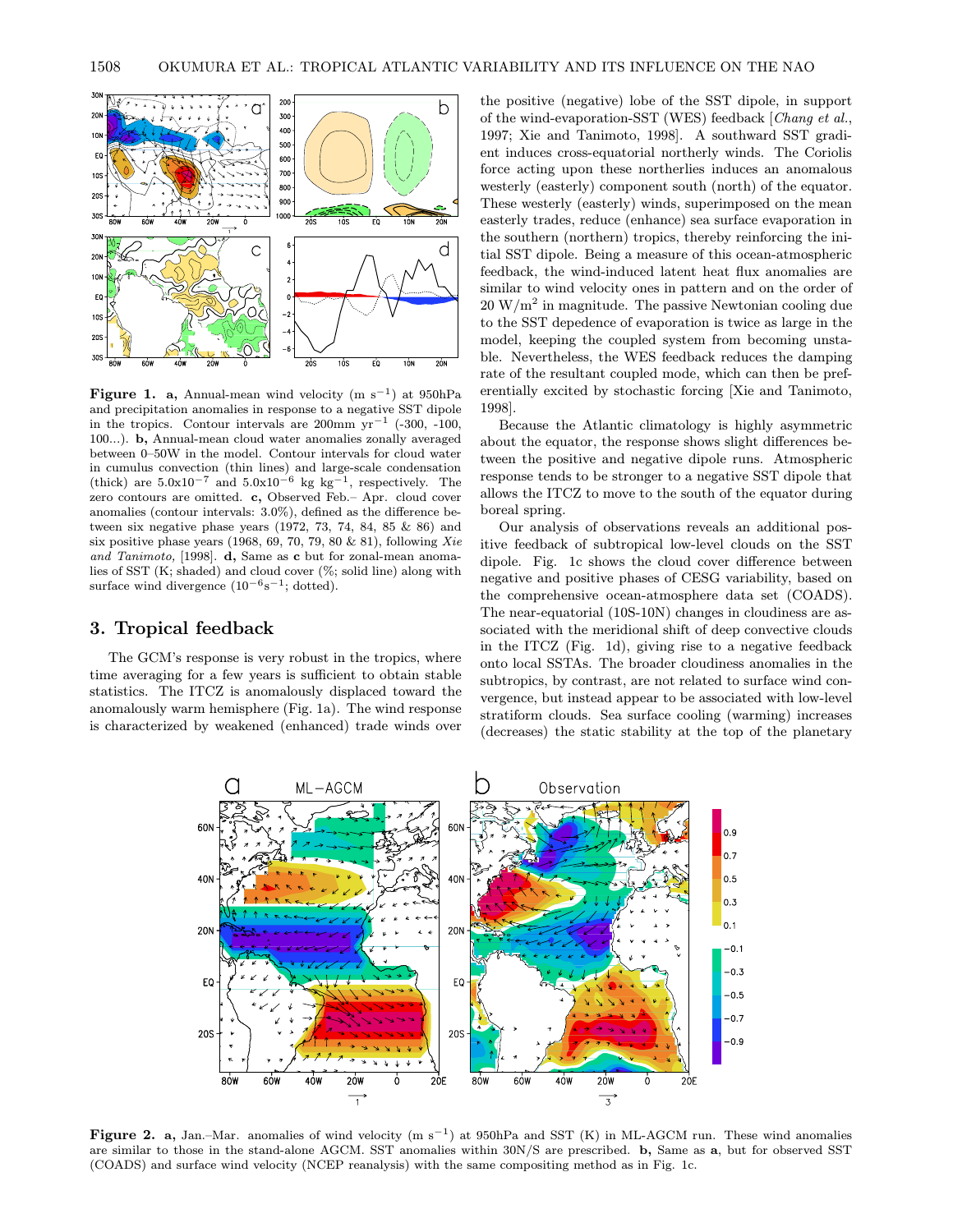boundary layer (PBL) and hence the amount of stratus [Klein and Hartmann, 1993]. These clouds reflect solar radiation back to space, and the cloud-induced changes in surface solar radiation amplify the initial SST changes [Philander et al., 1996]. The model captures this cloud anomaly pattern, with deep and shallow clouds responding in opposite ways to local SSTAs (Fig. 1b). Compared to observations, anomalous deep-clouds spread too broadly in the meridional direction, an artifact of the low model resolution. The associated solar radiation anomalies are about half of the wind-induced latent heat flux near the centers of the SST dipole. The longwave radiation anomalies are much smaller and not well organized in space.

To investigate whether the interhemispheric response of the atmosphere seen in Fig. 1 is an artifact of imposing dipole SSTAs, we have repeated the experiments by prescribing only the northern or southern lobe of the dipole. The model response is strong and similar to that of the previous experiments over the half of the tropics where SSTAs are imposed. Wind anomalies of opposite sign are found in the other hemisphere, allowing an interhemispheric interaction. While the low-level cloud response is largely local, cloud cover anomalies of reduced magnitude—10–20% compared to the dipole runs—remain in the hemisphere free of SSTAs due to adjustment in the local Hadley circulation. Thus, the atmospheric response is interhemispheric



Figure 3. a, Jan.–Apr. difference in 500hPa geopotential height (m) between the negative and positive dipole runs of the AGCM. Within the red contours, the difference exceeds the 99% confidence level based on a 2-tailed t-test. Histograms of 500hPa geopotential height in the Azores (70-20W, 35-55N) for b, the negative and c, positive dipole runs. The negative (positive) dipole run lasts for 80 (70) years.

even if SSTAs are confined to one side of the equator. In some coupled models, such interhemispheric interaction that yields positive ocean-atmospheric feedback is instrumental in forming a dipole SST pattern in the first place [Chang et al., 1997; Xie and Tanimoto, 1998]. When this AGCM is coupled to an ocean model with the thermocline feedback suppressed, a dipole oscillation indeed appears due to the WES and stratus-SST feedback [Xie and Saito, 2001].

#### 4. Tropical-extratropical connection

Despite the time-invariant SSTAs, the model response displays distinct seasonality due to the seasonal cycle in solar radiation and climatological SST. In the tropical North Atlantic, the WES-favoring anomalous winds become stronger in boreal winter and occupy the whole SSTA lobe (compare Figs. 1a and 2a) as in observations (Fig. 2b). The seasonality in the South Atlantic is much weaker as expected. The anomalous trade winds poleward of the SSTA extrema cannot be explained by linear baroclinic models [Lindzen and Nigam, 1987], which predict opposite wind anomalies because in these models, a negative (positive) sea level pressure (SLP) anomaly forms over a warm (cold) SSTA. These subtropical wind anomalies are instead part of an equivalent barotropic response to the SST dipole and the anomalous displacement of the ITCZ. As can be inferred from Fig. 2a, geopotential height anomalies positive at 950 hPa between the equator and 50N, in (out of) phase with the 500 hPa anomaly center in the mid-latitude (tropical) North Atlantic (Fig. 3a). These barotropic anomalies are strongest in boreal winter when the enhanced westerly jet allows barotropic waves to be stationary.

The extratropical response induced by the tropical SST dipole has a projection onto the well-known NAO pattern from boreal winter to early spring in both the positive and negative dipole runs (Fig. 3). Similar results suggesting this tropical forcing of NAO have been previously reported [Robertson et al., 2000; Watanabe and Kimoto, 1999], but they are based on a single AGCM integration. Large internal variability renders the detection of climate signals in the extratropical atmosphere a challenge for GCM modeling. Long integrations with time-invariant SST forcing here allows a straightforward determination of the statistical significance of model response. A visual examination of histograms of geopotential height over the Azores indicates a systematic shift between the positive and negative dipole runs, with the shape of the probability distribution largely unchanged (Figs. 3bc). A t-test puts this change over the Azores above the 99% significance level. Because the year-to-year variability here is purely due to atmospheric chaos, we assume  $(N_n + N_p - 2)$  degrees of freedom, with  $N_n = 80$  ( $N_p = 70$ ) being the number of years for which the integrations are made for the negative (positive) dipole. In the Icelandic low where atmospheric internal variance is higher, the response is much less significant with a confidence level of 75%. Significant changes are also found in the Atlantic storm track (not shown). The dynamic mechanisms for this teleconnection need further investigation, but the meridional shift of the ITCZ and the associated adjustment in the winter-hemisphere Hadley circulation appear to be key elements.

The extratropical model response compares favorably with observations, and has a strong signature in the surface